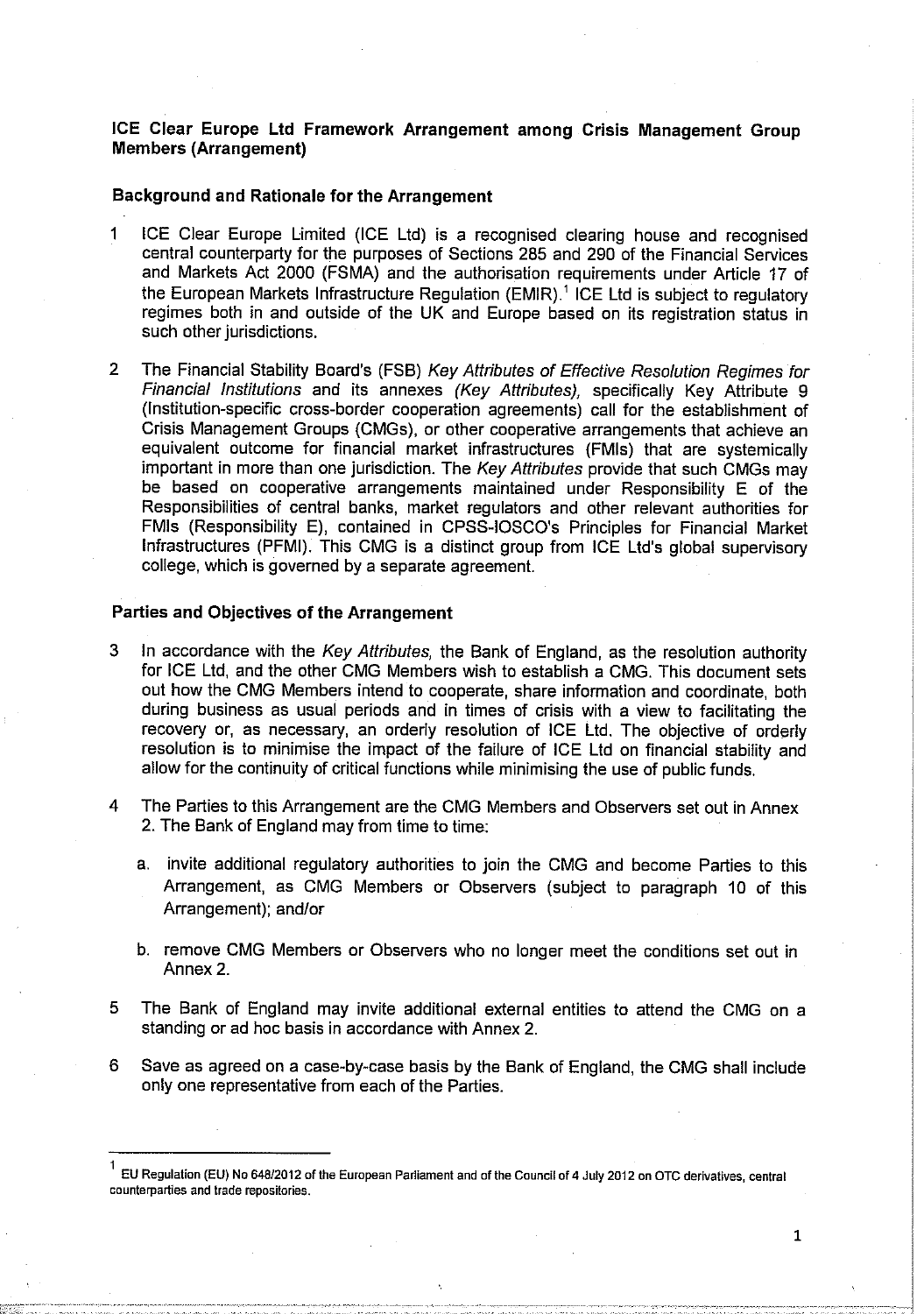- 7 This Arrangement is not legally binding and not legally enforceable. Its provisions do not give rise to any legal claim on behalf of any Party or third parties. This Arrangement should be interpreted and implemented in a manner that is permitted by, and consistent with, the laws and requirements applicable to each Party. Nothing in this Arrangement affects the competence or the supervisory, resolution or regulatory authority of the Parties under their respective laws.
- 8 The Parties may have existing bilateral arrangements (e.g., Memoranda of Understanding) or may execute bilateral arrangements in the future. This Arrangement is not intended to amend or supersede pre-existing arrangements or limit the terms of any future arrangements.
- 9 The existence of this Arrangement may be publicly disclosed. A Party may publicly disclose an outline of the provisions of this Arrangement or all or portions of this Arrangement itself may also be publicly disclosed, to the extent it is required to do so by law, or to the extent such public disclosure is in the proper exercise of its functions, powers or obligations. If a Party discloses any part of this Arrangement, including Annex 2 or the signing pages of other Parties, it will give prior notice to the Bank of England, which will inform the other Parties.
- 10 This Arrangement will continue indefinitely subject to termination by mutual consent of the CMG Members in writing. Any modification to this Arrangement (including, without limitation, any changes to the Parties to this Arrangement) will be agreed to in writing by all Parties.
- 11 For the avoidance of doubt, the confidentiality provisions set forth in Annex 1 (Information Sharing Framework) will survive any termination of this Arrangement.

#### **General framework for cooperation**

- 12 The Parties acknowledge that the Key Attributes, PFMI, CPMi-IOSCO's Recovery of Financial Market Infrastructures (Recovery Guidance), the "FSB Guidance on Central Counterparty Resolution and Resolution Planning", and such other guidance as the CMG Members may agree, should guide their approach to crisis management, recovery and resolution for ICE Ltd, to the extent permitted by their respective laws.
- 13 The Bank of England has established the CMG with the objective of enhancing preparedness for, and facilitating crisis management, recovery and resolution of ICE Ltd. This will be achieved through regular meetings and conference calls with Parties to discuss, inter alia, recovery and resolution information submissions by ICE Ltd, resolution planning options, informational requirements and enhancement of communication and cooperation.
- 14 The CMG does not have legal personality, and understandings reached at the CMG will not be legally binding or enforceable.

#### **Roles of the Parties**

#### 15 **The Bank of England will:**

i. Facilitate and chair meetings of the CMG, at a sufficiently senior level and on at least an annual basis.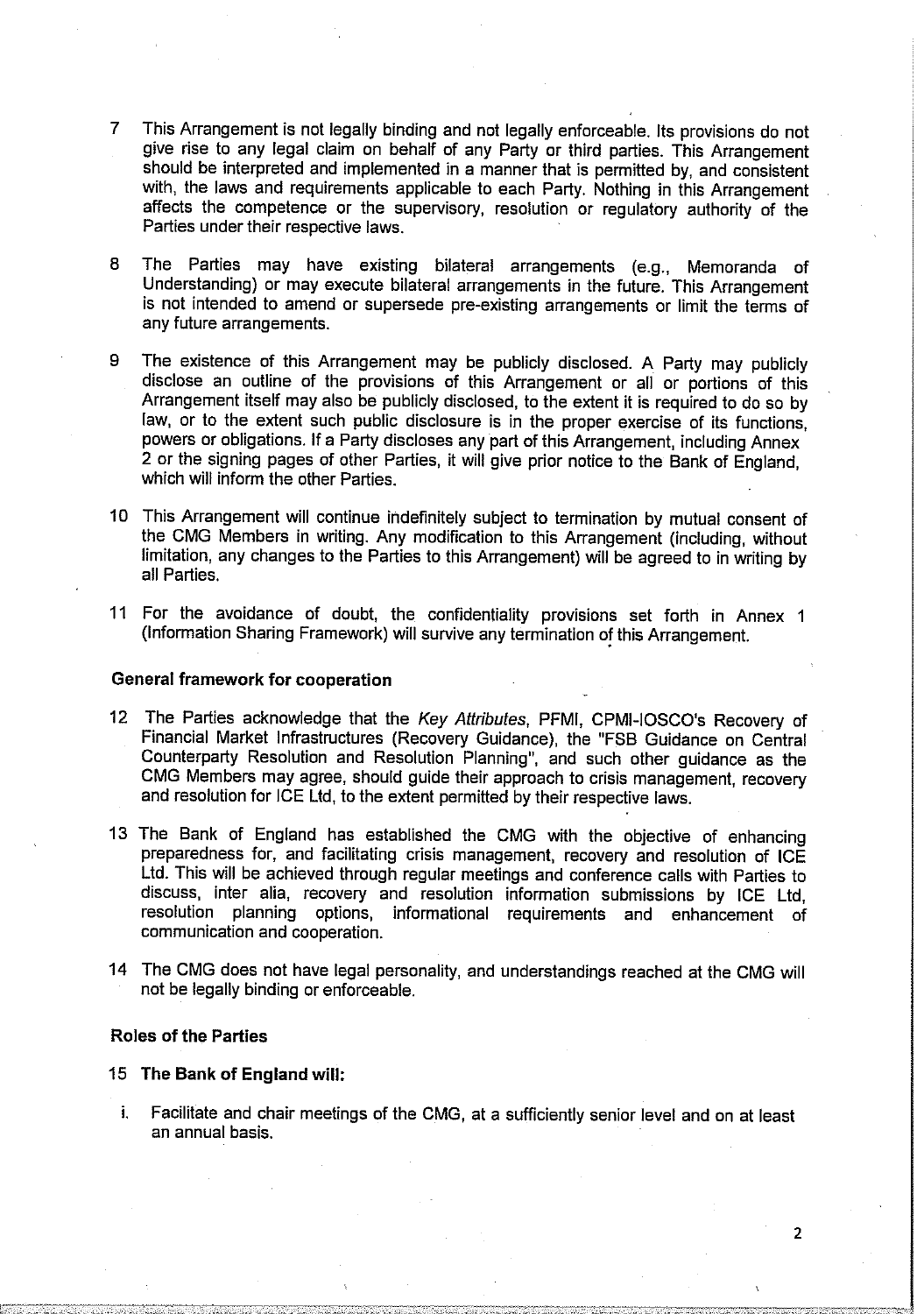- ii. Discuss ICE Ltd's recovery plan (the Recovery Plan) in the CMG, taking into account the input of the other Parties, and in line with the PFMI and Recovery Guidance and such other guidance as the CMG Members may agree.
- iii. Assess through the CMG, taking into account the input of the other CMG Members, ICE Ltd's resolvability in line with FSB guidance in I-Annex 3 to the Key Attributes on Resolvability Assessments (the Resolvability Assessments) and such other guidance as the CMG Members may agree. This will identify potential actions that CMG Members or ICE Ltd may need to take to ensure the resolvability of ICE Ltd, in line with their respective laws and subsequent international guidance.
- iv. Create and ultimately maintain a detailed resolution plan for ICE Ltd (the Resolution Plan), which considers resolution of ICE Ltd as a whole or in part and the financial stability impact in other jurisdictions concerned. To the extent permitted by its laws, the Bank of England should share the Resolution Plan with the Parties and will coordinate through the CMG, on at least an annual basis, the preparation and maintenance of the Resolution Plan of ICE Ltd in line with FSB guidance.
- v. To the extent permitted by its laws, alert the other Parties without undue delay if ICE Ltd: encounters material financial or operational difficulties; takes recovery actions whether or not set out in its Recovery Plan; is likely to enter the Bank of England's resolution regime; or if significant supervisory action is going to be taken.
	- vi. In the event that resolution should become necessary, work with the other CMG Members towards the coordinated orderly resolution of ICE Ltd.
- 16 **Each CMG Member (other than the Bank of England) will, as appropriate:** 
	- i. Participate, at a sufficiently senior level, at meetings of the CMG.
	- ii. Provide input to discussion in the CMG of ICE Ltd's Recovery Plan.
	- iii. Provide input to the development and maintenance of the Resolution Plan for ICE Ltd.
	- iv. Under its statutory and regulatory remit, coordinate with the other CMG Members the implementation of the actions set out in the Resolution Plan, and coordinate with domestic authorities not party to this Arrangement, to achieve greater resolvability of ICE Ltd.
	- v. Subject to Annex 1, both during business as usual periods and in times of crisis, share information with other Parties as necessary to facilitate resolution planning with respect to ICE Ltd, and the development of the Resolution Plan.
	- vi. In the event that resolution should become necessary, work with the CMG Members towards the coordinated orderly resolution of ICE Ltd.
	- vii. In taking resolution actions, endeavour
		- a. not to pre-empt resolution actions by the Bank of England, whilst reserving the right to act on its own initiative if necessary to achieve domestic financial stability and meet its own supervisory, recovery or resolution obligations under law iri the absence of effective action by the Bank of England; and
		- b. to notify, to the extent permitted by its respective laws, all Parties (including the Bank of England) prior to taking any resolution actions.

3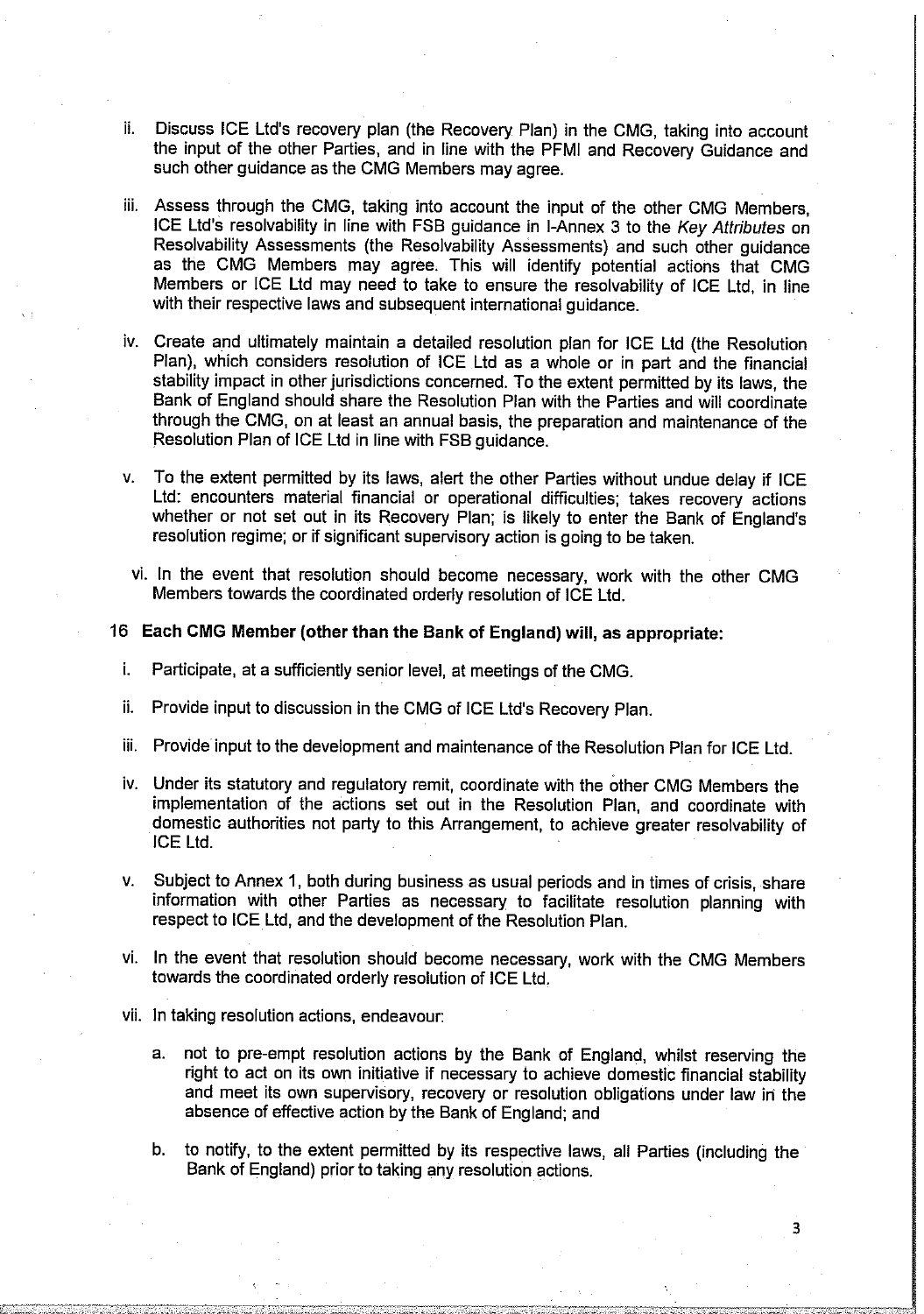- 17 The CMG Members may, through the CMG process, engage in periodic table top simulations or other scenario exercises in order to assess the Resolution Plan and to help facilitate resolution planning.
- 18 Subject to their respective laws, the CMG Members will inform the other Parties of material changes to their crisis management or resolution frameworks through regular CMG meetings and teleconferences.
- 19 The role of an Observer is to observe the work of the CMG and express views where appropriate.
- 20 A Party may terminate its membership in the CMG and cease being a Party to this Arrangement by notifying the Bank of England in writing.

#### **Cooperation mechanism and cross-border resolution measures**

- 21 While it is recognised that each Party must operate within the framework of its own laws, each CMG Member will work with the other CMG Members, both during business as usual periods and in times of crisis, to identify and, to the extent possible, to address any legal and operational impediments to effective cross-border resolution of ICE Ltd under the existing legal and operational frameworks relating to crisis management, recovery and resolution in a cross-border context in such CMG Members'jurisdictions.
- 22 Where CMG Members have material concerns regarding the Resolution Plan they should submit them in writing to the Bank of England, setting out proposed remedies.
- 23 The Bank of England will organise the practical procedures for the meetings and activities of the CMG. The CMG Members should ensure that they provide sufficient human resources to take forward the actions determined at the CMG meetings, which will require close and continuous working-level cooperation. If decided by the Bank of England, in consultation with the CMG Members it may be appropriate for some tasks to be taken forward by the Bank of England through ICE Ltd's global supervisory college.
- 24 The Parties will maintain up-to-date contact lists which should include contact details for key senior and working-level staff. The Parties intend to agree on multiple means of telecommunication (e.g., electronic correspondence, conference calls) to facilitate rapid and effective information sharing and communication among the Parties. The Bank of England will be responsible for setting up and keeping such arrangements up-to-date, and for providing the necessary infrastructure to facilitate communication (e.g. conference calling facilities). The Parties will develop a procedure for making the communications detailed in this Arrangement.
- 25 The CMG Members should work together to identify critical systems and services located in and/or provided by ICE entities within their jurisdiction to ICE entities or third parties in the jurisdictions of CMG Members. The relevant CMG Members will endeavour to reach a mutual understanding that where critical systems and services are needed in a resolution scenario, the Resolution Plan should provide for the continuation of such systems and/or services to the extent permitted under their respective laws.
- 26 In the event of a resolution, the Parties will maintain an open communication channel and coordinate with each other, to the extent permitted by their respective laws, to ensure consistency of external communications both leading up to, at the time of, and for whatever period of time is necessary following resolution.

4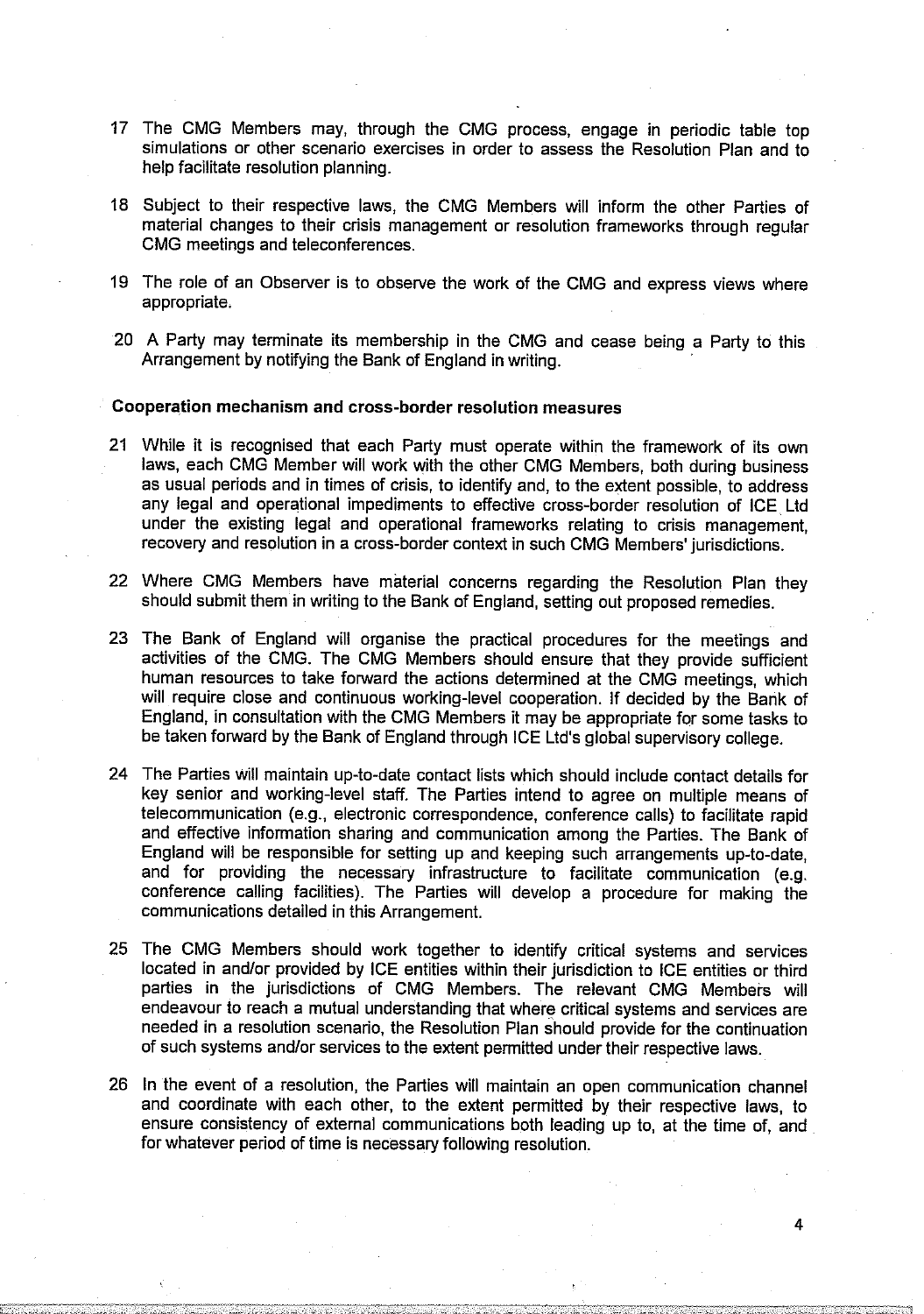# **Bank of England (Resolution Authority)**

Name: Andrew Gracie Position: Executive Director, Resolution Date:

 $\ddot{\phantom{a}}$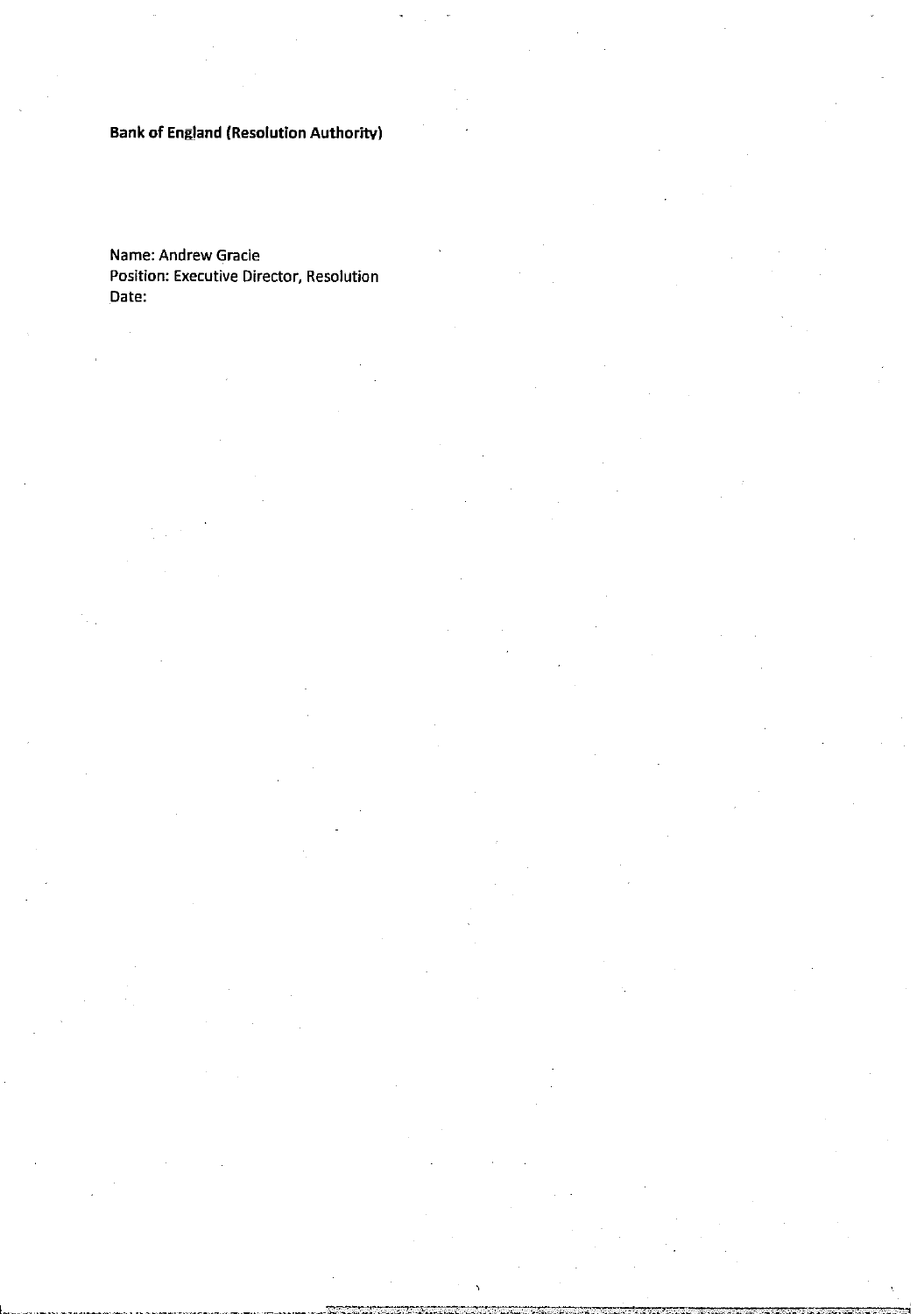Bank of England (Supervisory Authority for Financial Market Infrastructure)

Name: David Balley Position: Executive Director, Financial Market Infrastructure Division Date: 08 MAY 2018

Y.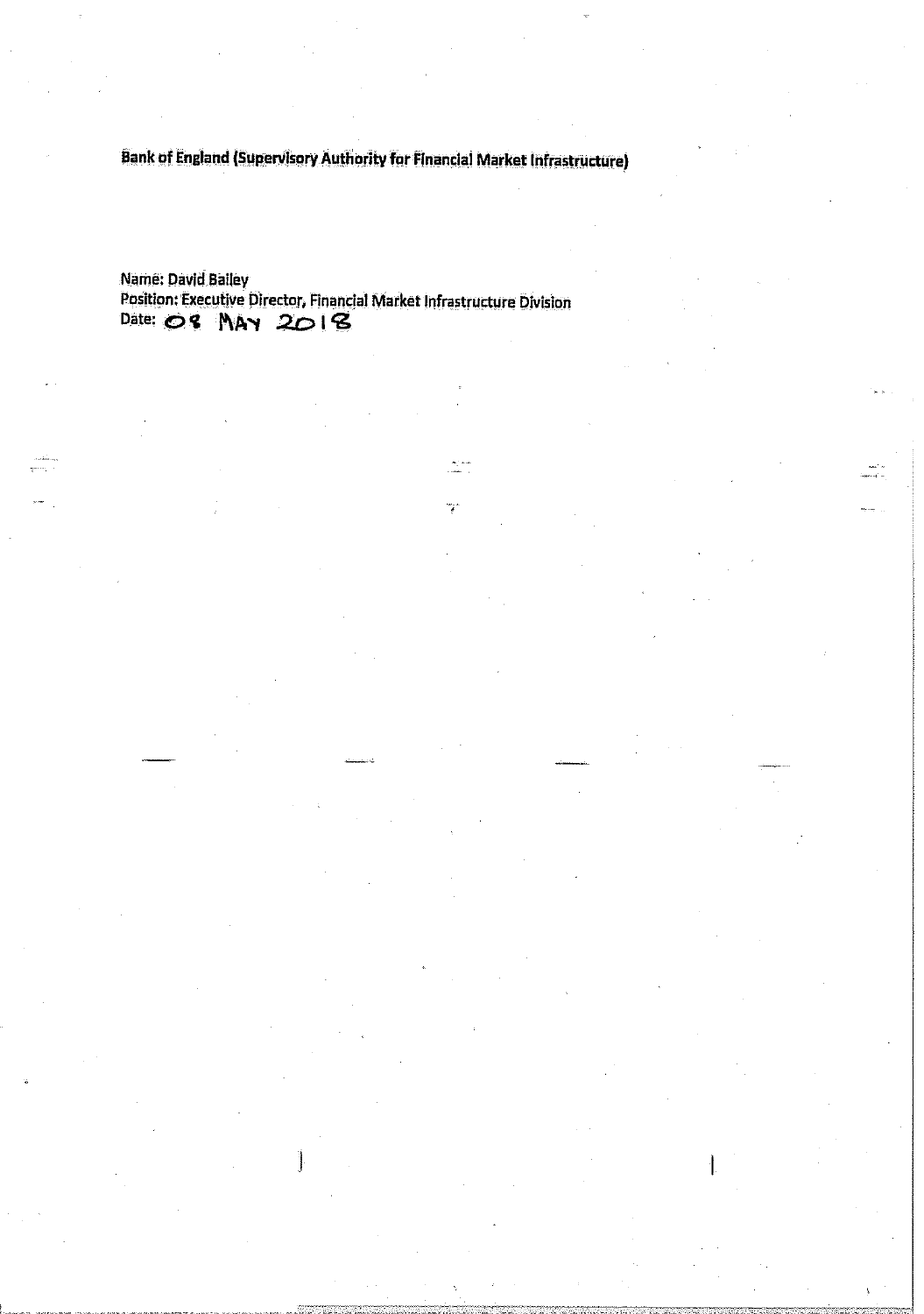### **Prudential Regulation Authority**

**Name: Sarah Breeden Position: Executive Director, Internationai Banks Supervision Date:**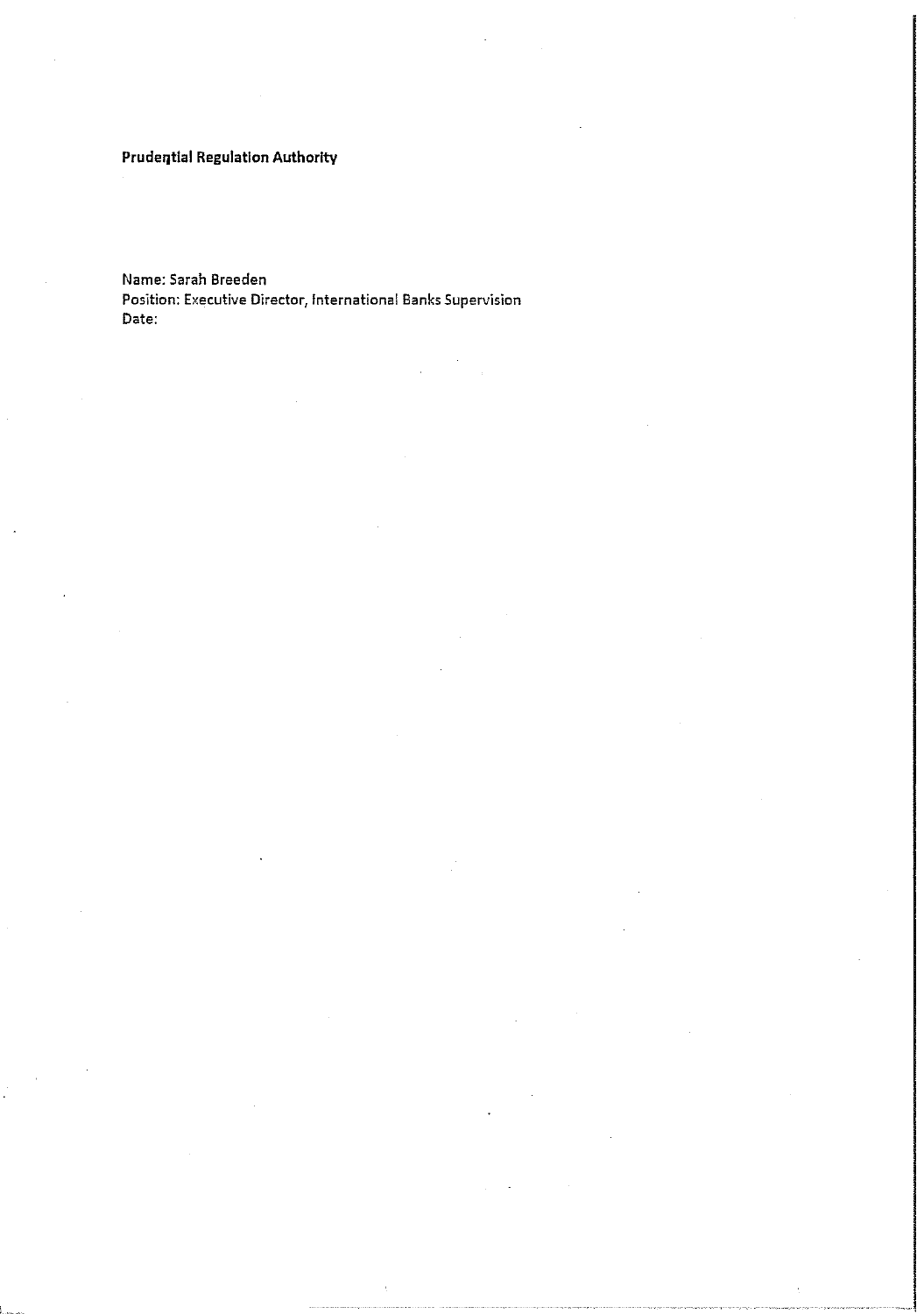# **Financial Conduct Authority**

Name: TOP\ SPRINGBETT Position: MANASER **Date:**  $25/7/18$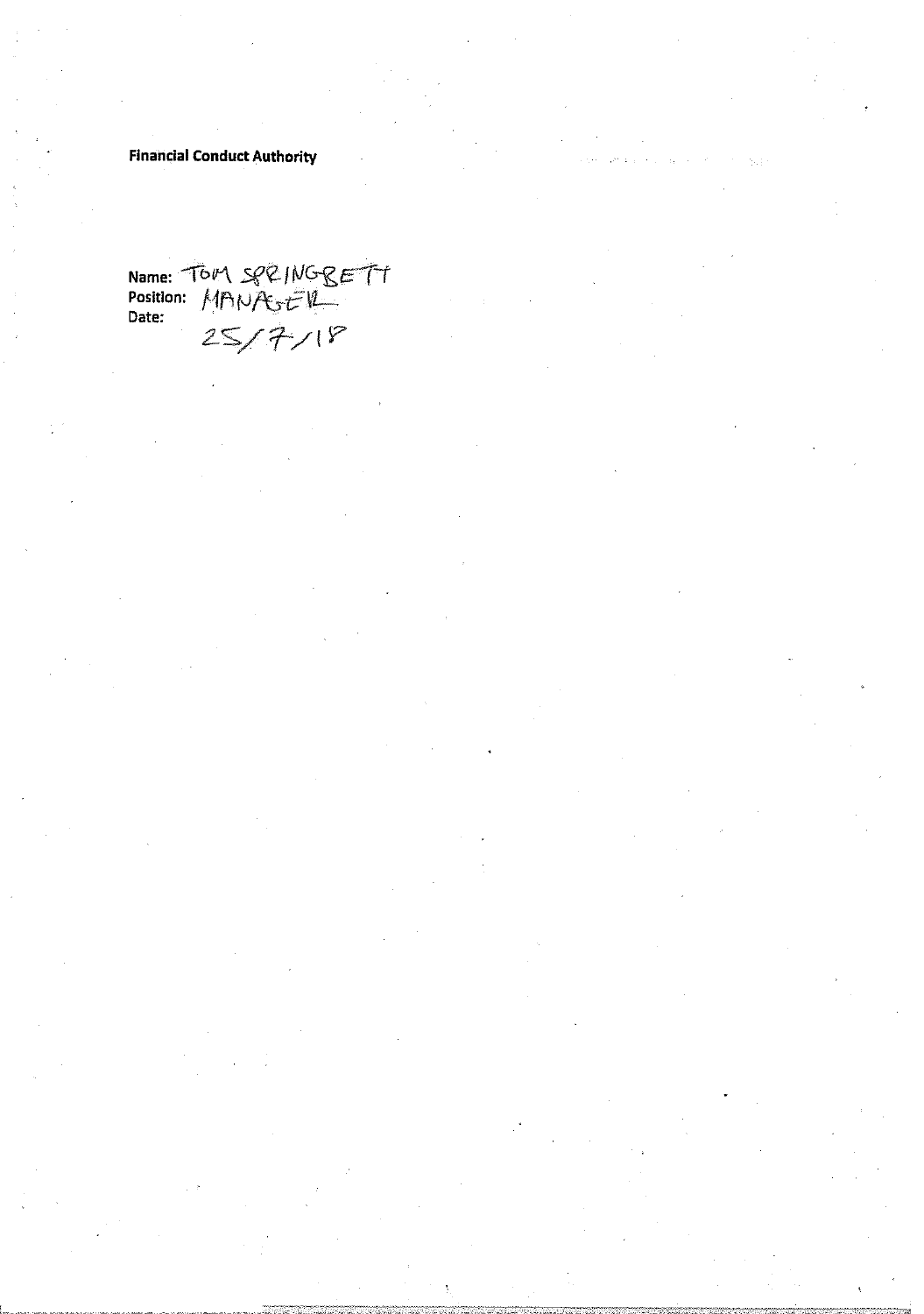Autorité de Contrôle Prudentiel et de Résolution

Name: OLIVIER JAUDOIN<br>Position: RESOLUTION DIRECTOR.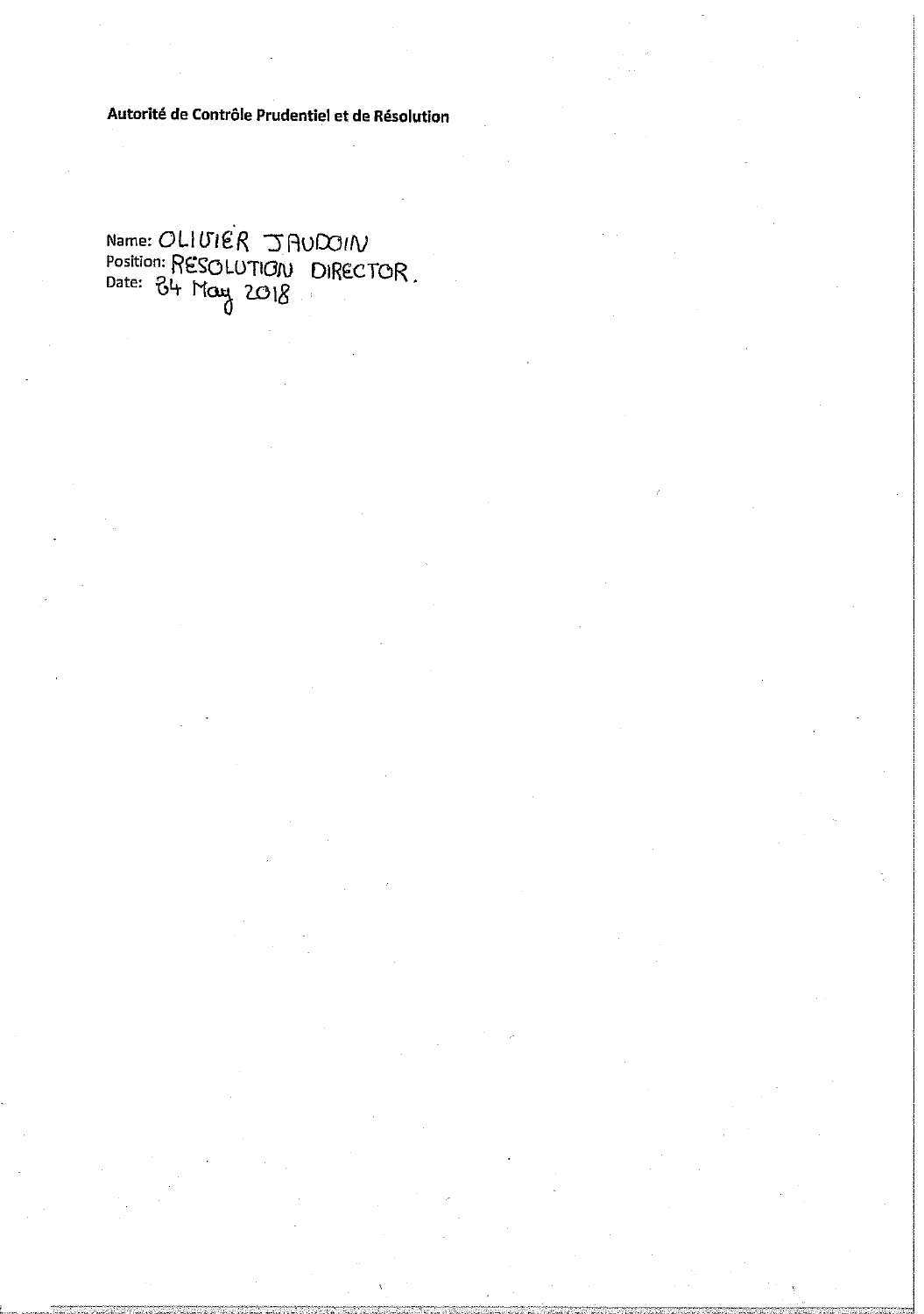### **Autorité des Marchés Financiers**

Name:  $R_0$   $C_0$   $\uparrow$   $\uparrow$   $\downarrow$   $\uparrow$   $\downarrow$   $\uparrow$   $\uparrow$  Position:  $P_0$   $\downarrow$   $\downarrow$   $\uparrow$   $\downarrow$   $\downarrow$   $\downarrow$   $\downarrow$   $\downarrow$   $\downarrow$   $\downarrow$   $\downarrow$   $\downarrow$   $\downarrow$   $\downarrow$   $\downarrow$   $\downarrow$   $\downarrow$   $\downarrow$   $\downarrow$   $\downarrow$   $\downarrow$   $\downarrow$   $\downarrow$   $\downarrow$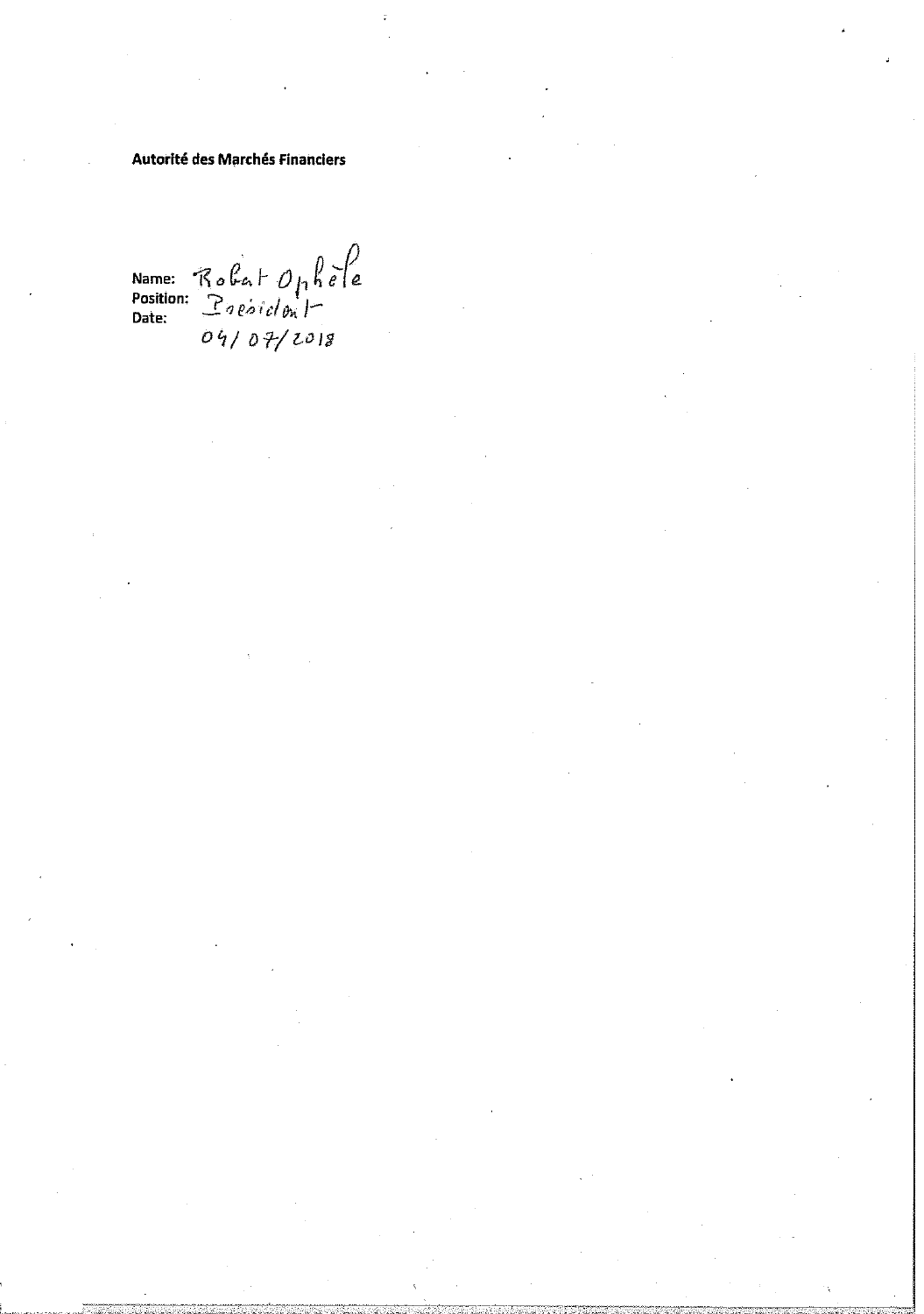### Autoriteit Financiële Markten

Name: 11.1. Lon Boisetcour<br>Position: Me la VIle Endurir Boord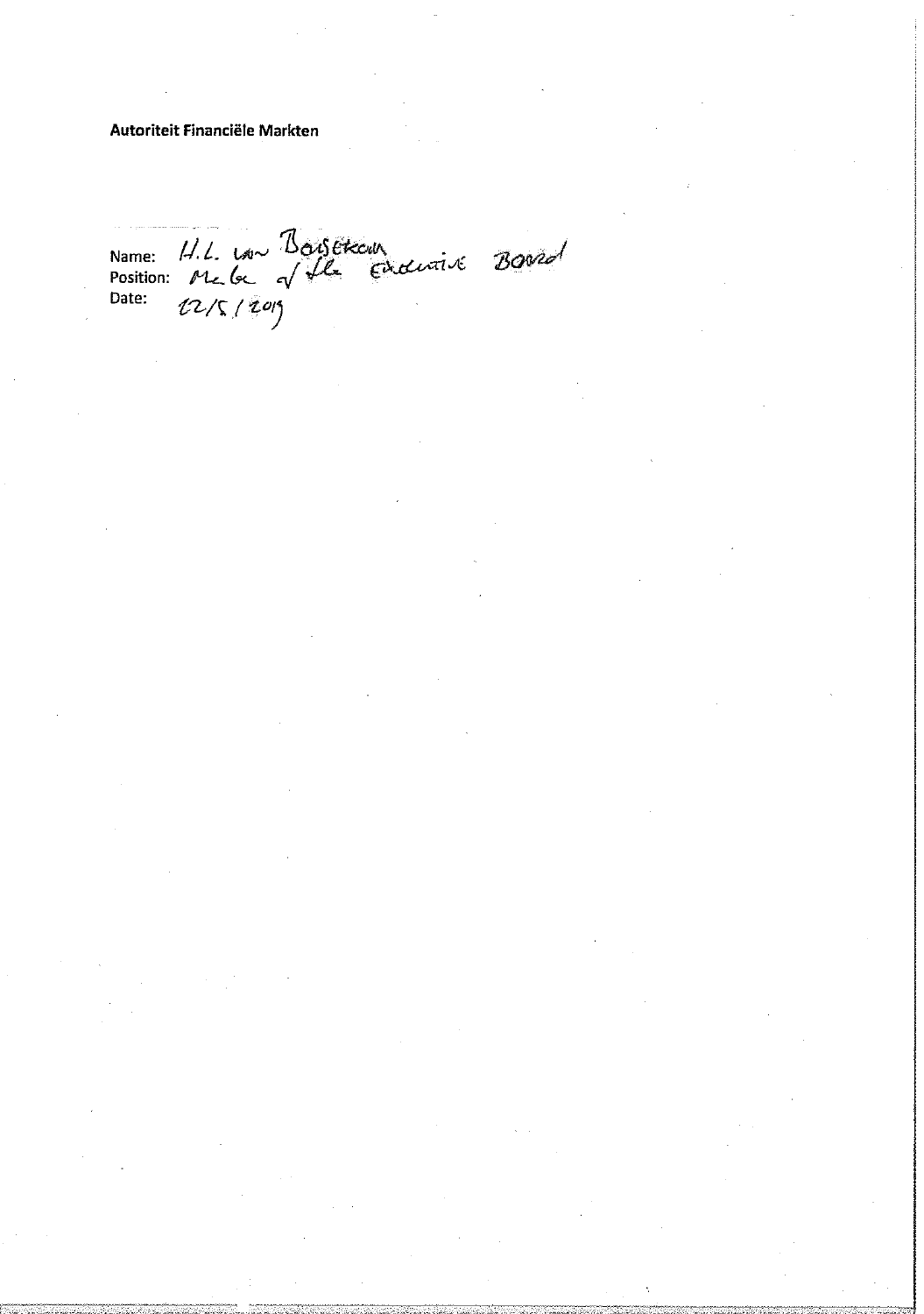**Board of Governors of the Federal Reserve System** 

Name: Matthew J. Eichner Position: Director, Division of Reserve Bank Operations and Payment Systems Date: November 29,2018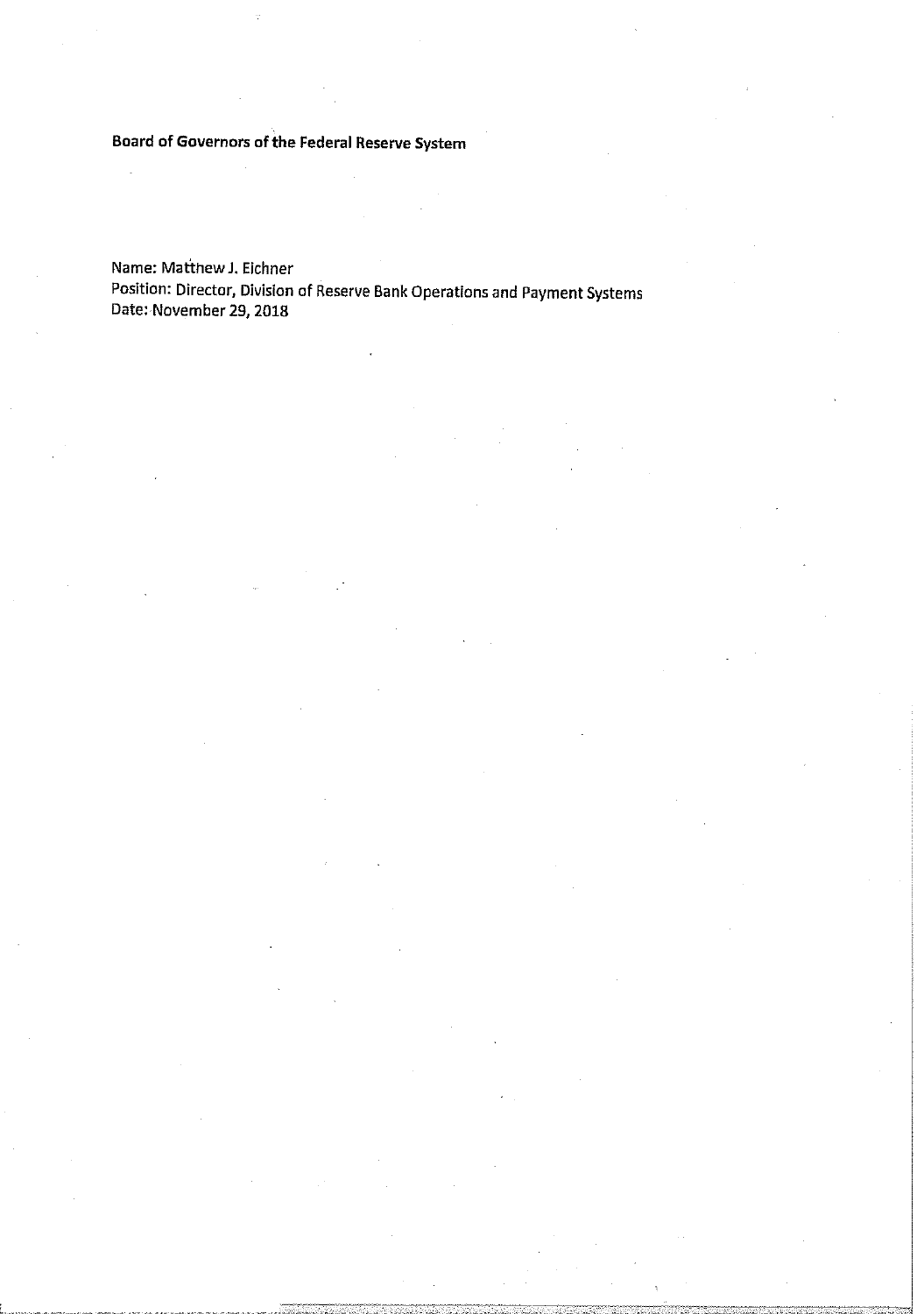Bundesanstalt für Finanzdienstleistungsaufsicht

Name: Svetlana Dimova<br>Position: Head of Department<br>Date: 12/06/2018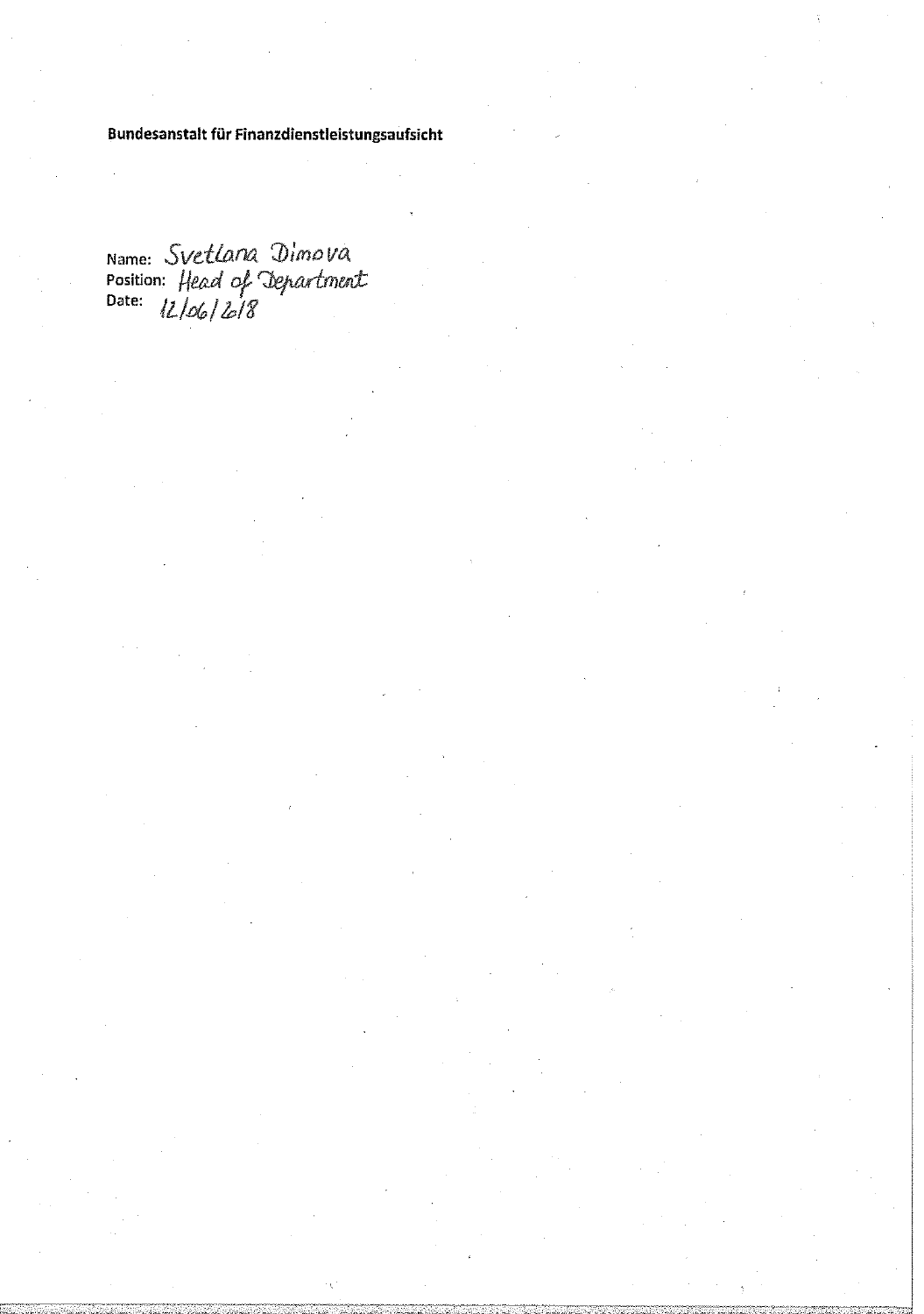# **De Nederlandsche Bank**

Name:<br>Position:<br>Date: Audite Board <u>דן</u><br>ג'ו  $200$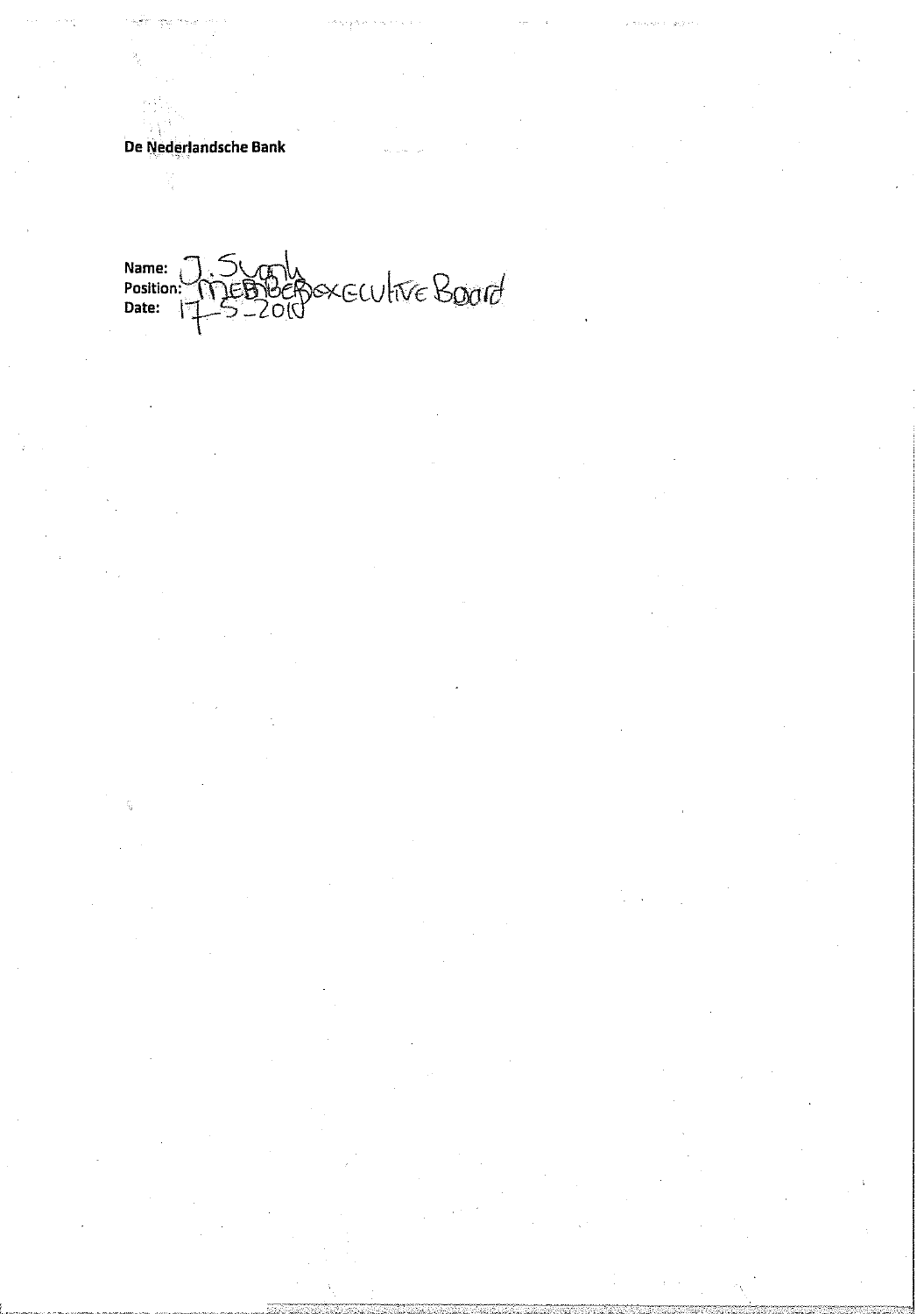**Deutsche Bundesbank** 

**Name: Jochen M** er **Position: Director General Payments and Settlement Systems Date: 28.05.2018**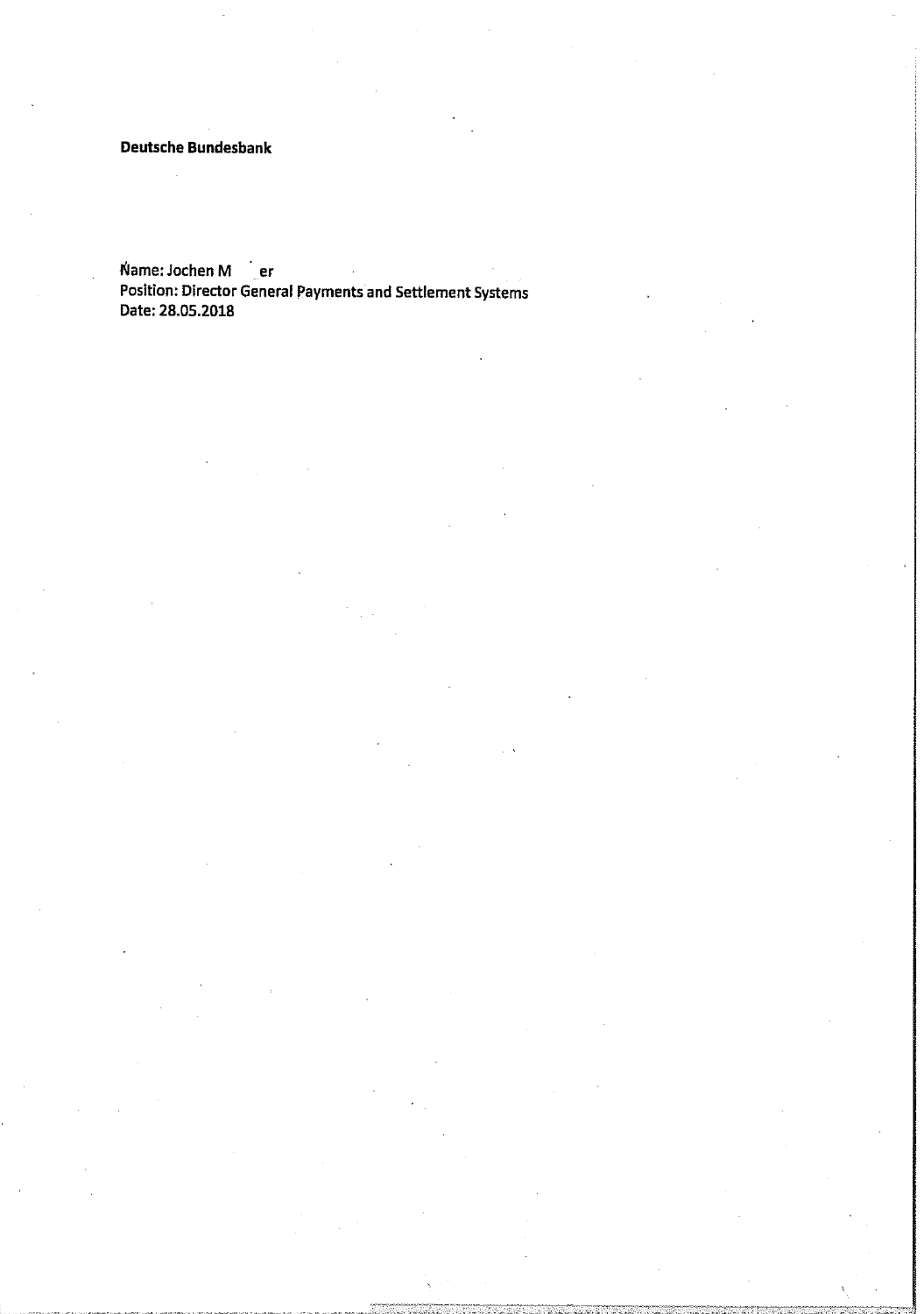**European Central Bank** 

Name: PATRICK AMIS<br>Position: DERUSY DIREESOR GENERAL

Marc BAYLE DE JESSE Director General Marlot Infrostructure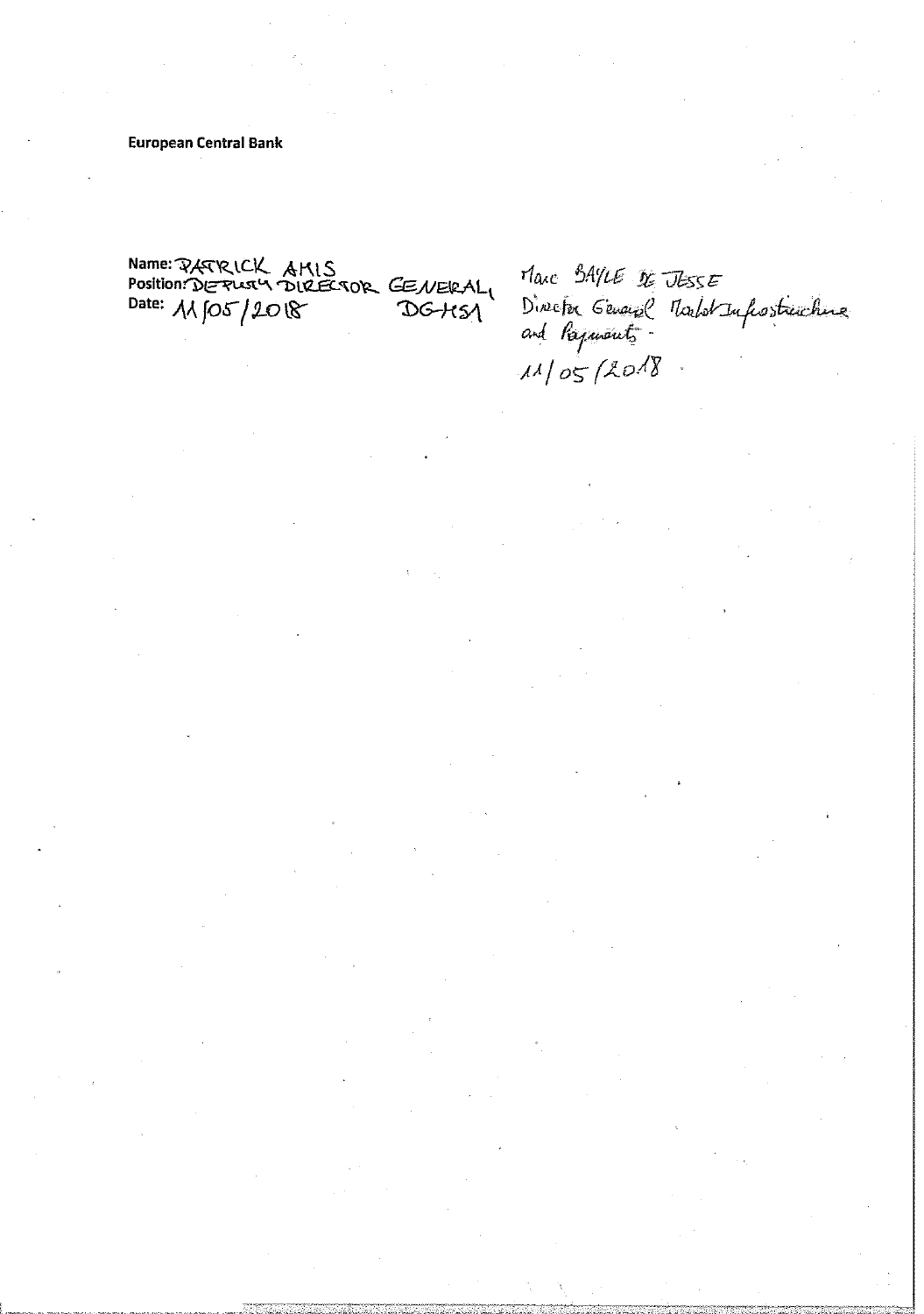**Federal Deposit Insurance Corporation** 

Name: Ricardo Delfin Position: Director, Office of Complex Financial Institutions Date:  $\mathscr{O}$  $12/16$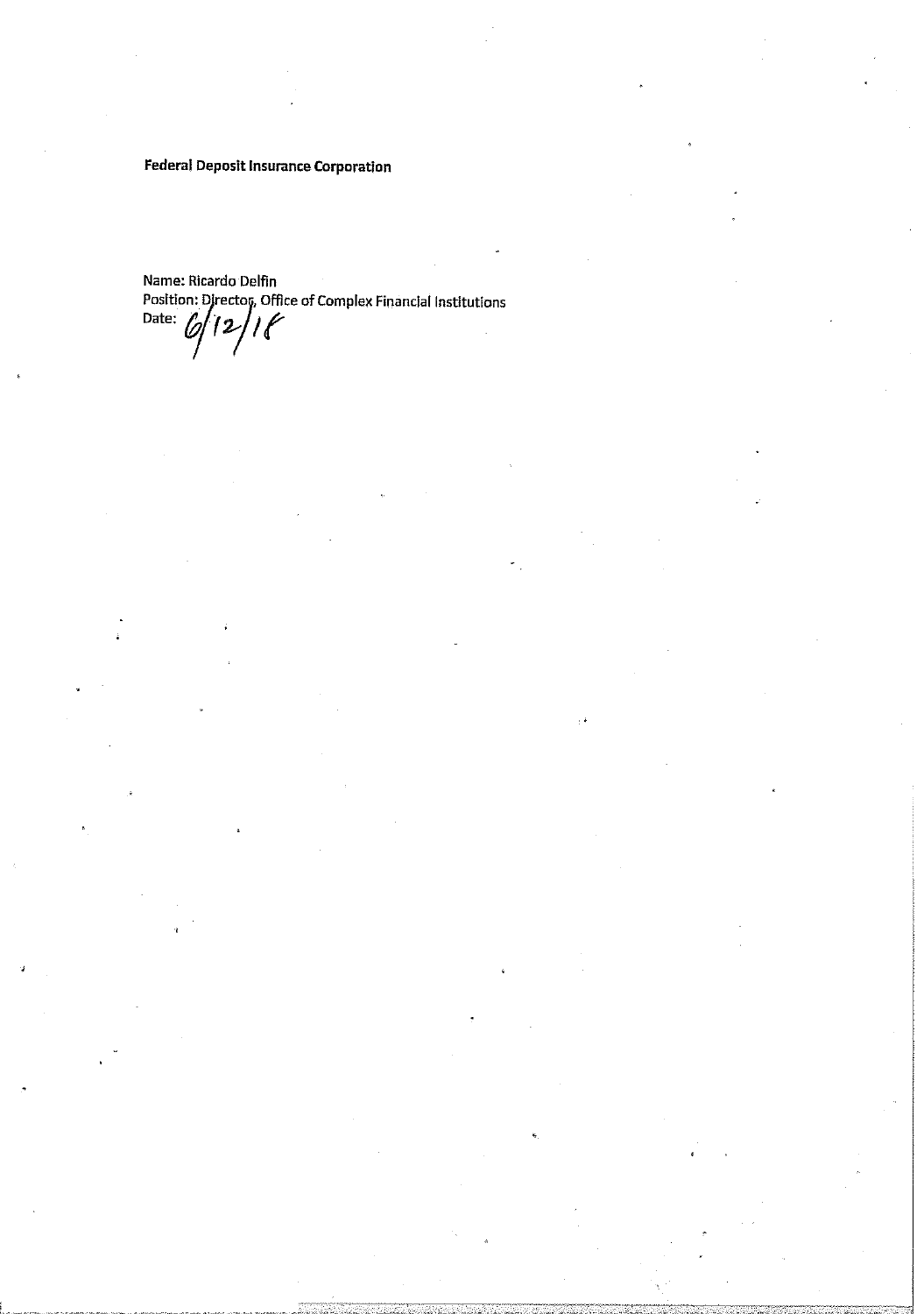# **Eidgenossische Finanzmarktaufsicht FINMA (Switzerland)**

 $\vec{p}$ 

**Name: David Wyss Position: Head Recovery and Resolution Date: 4}/Uj** ipif

**Name: Rupert Schaefer Position; Head Strategic Sen/Ices**  Date: 18 Mai 2018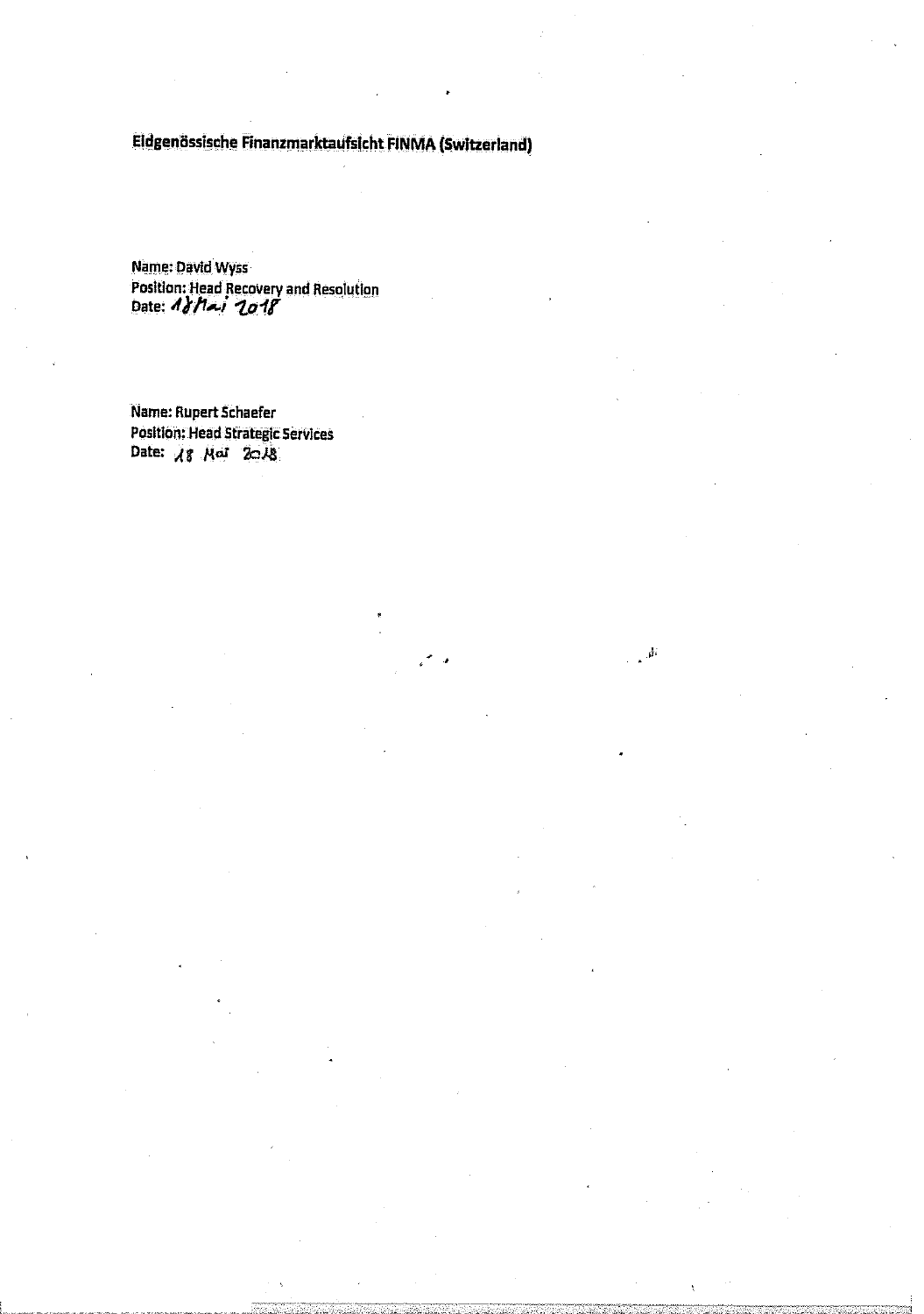# **U.S. Commodity Futures Trading Commission**

Name: Brian A. Bussey<br>Position: Director, Dirisian & Clearing and Risk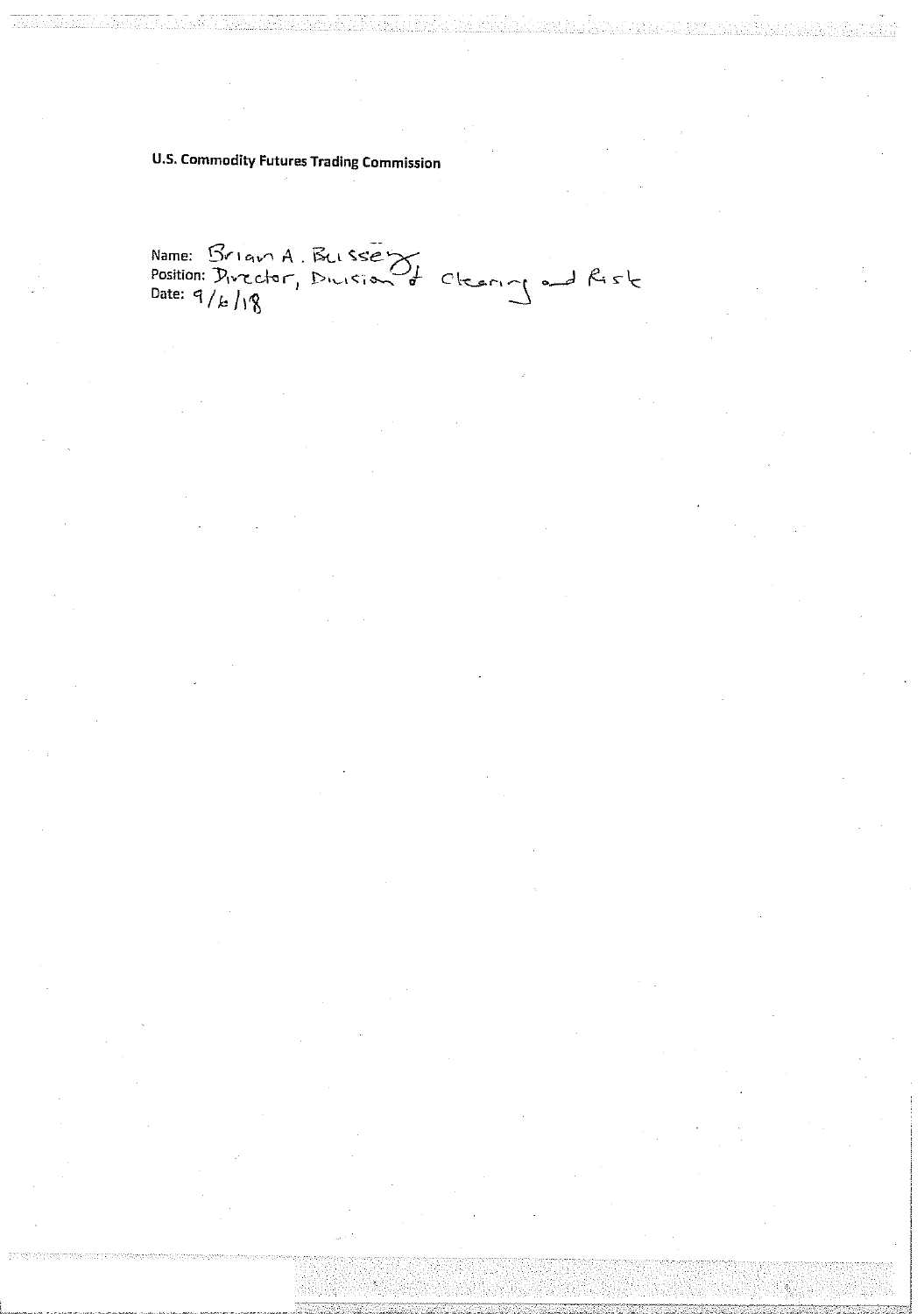**Annex A: Signature Page of the ICE Clear Europe Ltd Framework Arrangement among Crisis Management Group Members** 

**U.S. Securities and Exchange Commission** 

**Name: Jay Clayton Position: Chairman**  Date:  $6 - 30.18$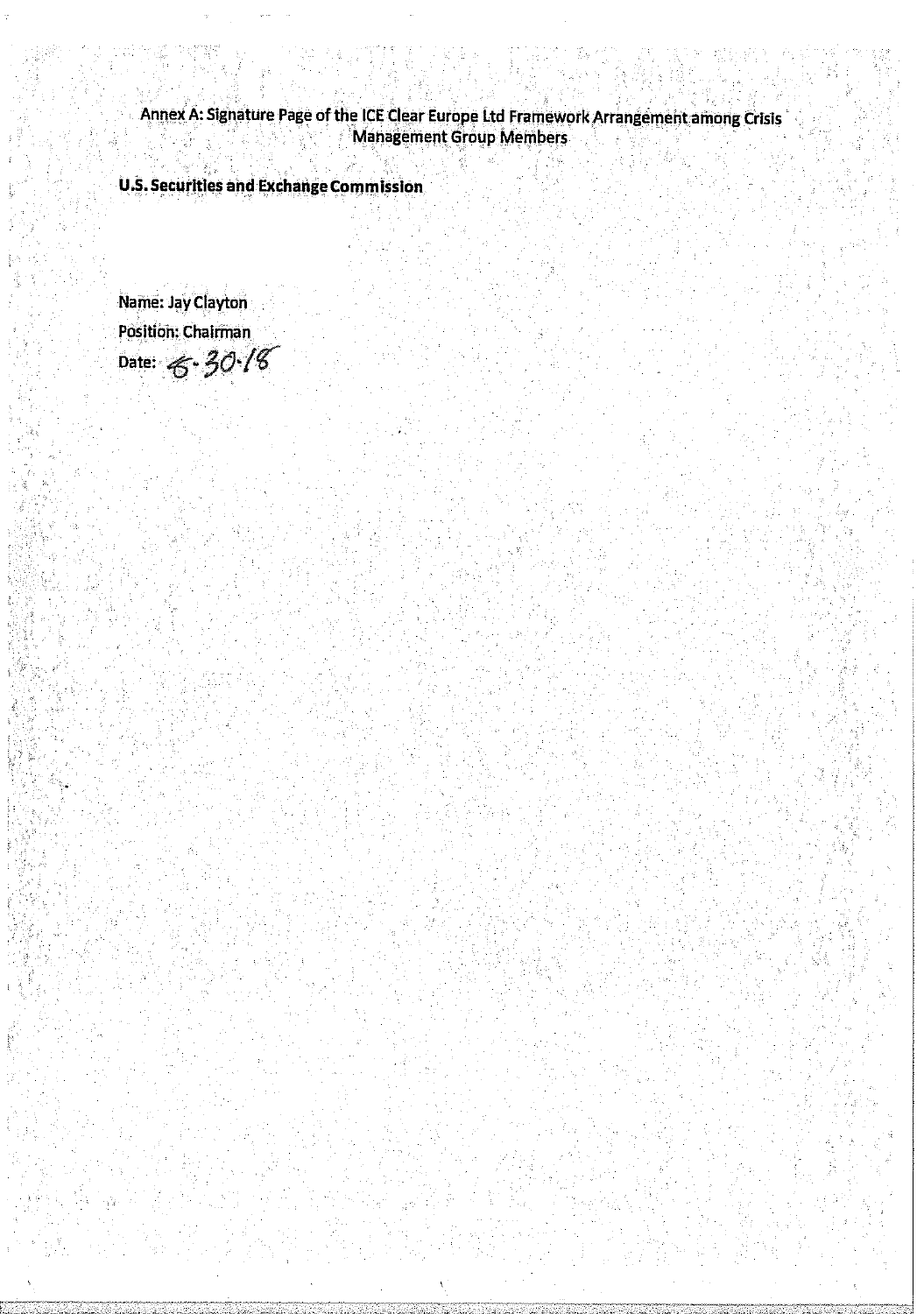**European Securities and Markets Authority (Observer)** 

Name: Position Date:

STEVEN MAYOOR<br>CHAIR<br>S/7/10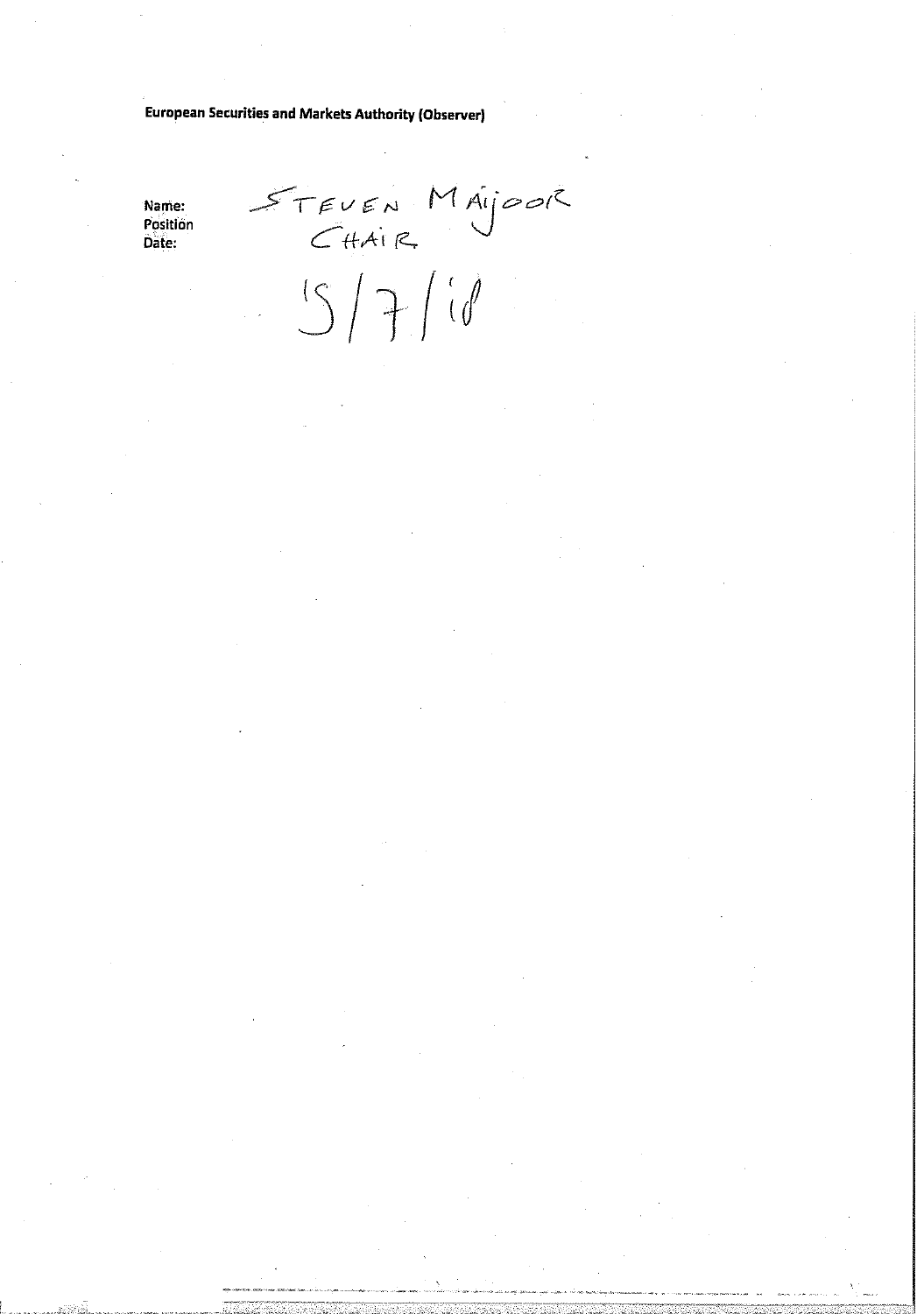### **ANNEX 1 - Information sharing framework**

- 1 To the extent permitted by their respective laws, the Parties may from time to time share confidential (i.e. non-public) proprietary or supervisory information, including but not limited to Resolvability Assessments, the Recovery Plan, the Resolution Plan and information regarding the members of ICE Ltd (Confidential Information) with each other. To the extent that any Party's authority permits the sharing of Confidential Information only upon request, any requests for Confidential Information to such Party will be made in writing, to the extent practicable in the situation. To the extent that such Confidential Information is received by the Parties, such Confidential Information should be used only for lawful purposes related to the Parties' financial stability, safety and soundness functions or other lawful or regulatory functions, including recovery and resolution planning and crisis management. In addition, to the extent permitted by its respective laws, each Party will hold confidential all such Confidential Information, and will not disclose any of it other than as necessary to carry out its lawful responsibilities and as consistent with the following limitations:
	- i. Except as provided below in subparagraph (ii), before a Party discloses any Confidential Information obtained pursuant to this Arrangement to any person other than a Party, including another governmental entity that is not a signatory to this Arrangement, the Party seeking to disclose such Confidential Information will request and obtain prior written consent from the Party that produced or provided the Confidential information (the Producing Party).
	- ii. In the event that a Party is required by statute or legal process, including a legally enforceable demand, to disclose Confidential Information, it will, to the extent permitted by its laws, inform the Producing Party about such possible onward sharing, in advance of sharing such Confidential Information. If that Producing Party does not consent to such disclosure, the Party will take reasonable steps, to the extent permitted by its laws, to resist disclosure, including by asserting all legal exemptions or privileges as may be available to challenge the requirement or demand to disclose Confidential Information.
- 2 No privileges or confidentiality associated with information provided by any Party are intended to be waived as a result of sharing information as contemplated by this Arrangement.
- 3 The provision of, or request for, information under this Arrangement may be denied on grounds of public interest or national security, or when disclosure would interfere with an ongoing investigation.
- 4 It is recognised that information pertaining to the Recovery Plan and the Resolution Plan is commercially sensitive and confidential, and access by each Party should be restricted to those staff who have a genuine need for such access. Additionally, such data and information should be handled carefully and appropriately in the same manner applicable to similar information in each Party's respective jurisdiction.
- 5 The Bank of England will be responsible for providing a secure means of exchanging Confidential Information (e.g., secure extranet website).
- 6 The Bank of England will be responsible for coordinating with the other Parties in connection with the exchange of Confidential Information pursuant to this Arrangement for purposes of the CMG.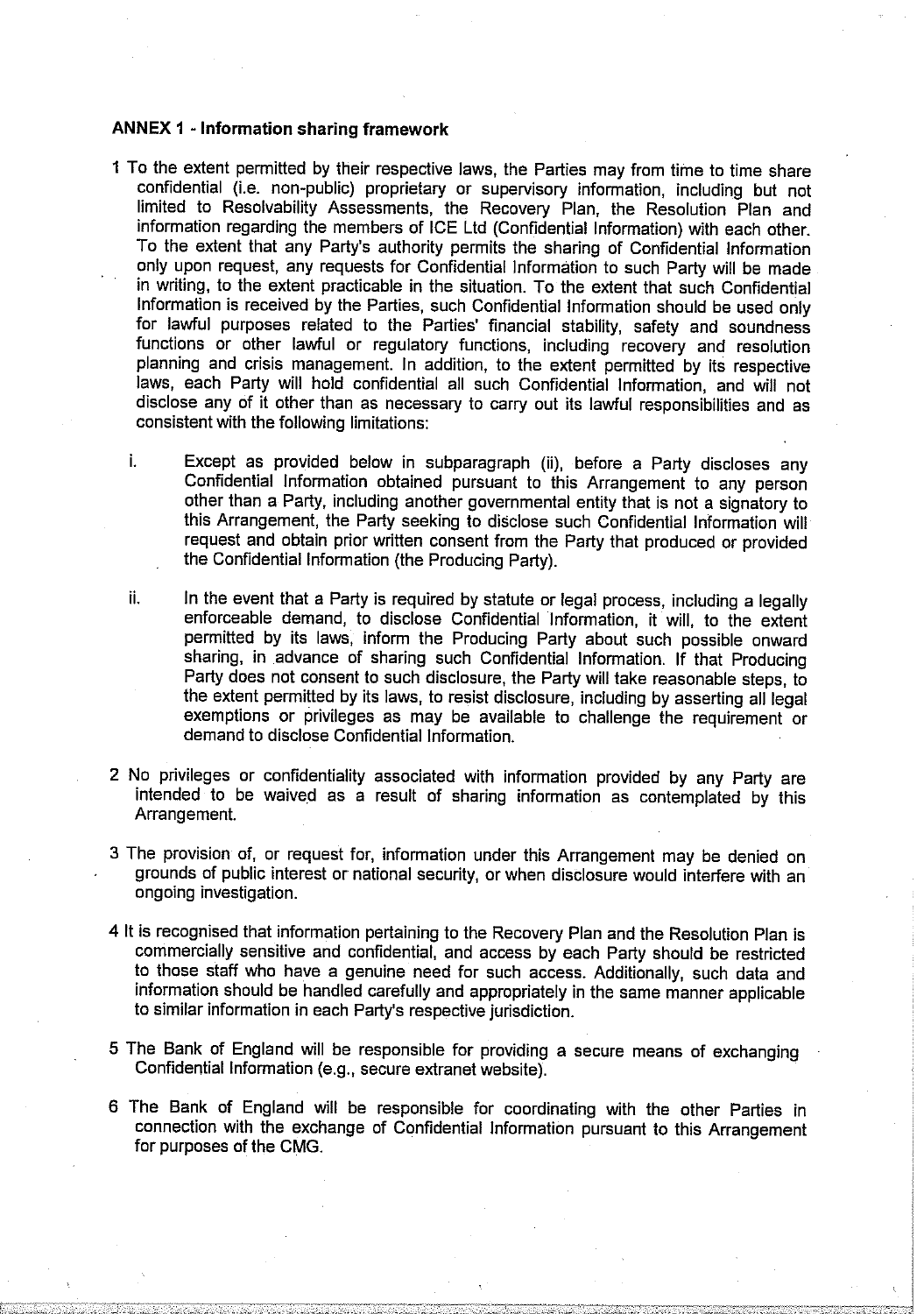7 The confidentiality provisions set forth in this Arrangement will continue to apply to all Confidential Information in the possession of any Party to this Arrangement even if such Party ceases to be a Party to this Arrangement, by way of termination or otherwise.